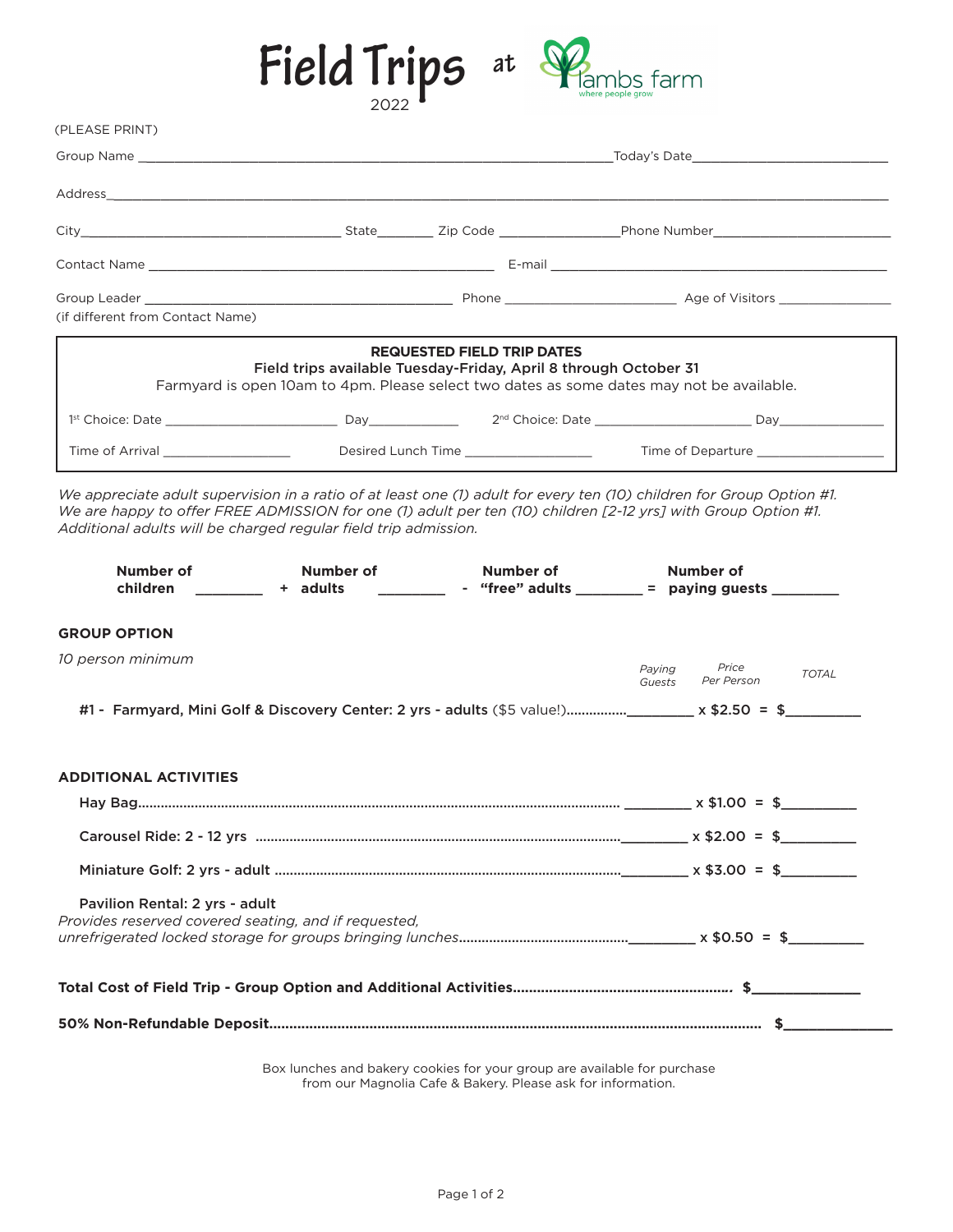# **DEPOSITS & CONFIRMATIONS**

**A Non-Refundable Deposit of 50% of Field Trip is required upon receipt of Reservation Form.** Please fill in your payment information below. You will receive a field trip confirmation by email. Your group is not reserved until you receive a confirmation from Lambs Farm. Please use a separate form and provide separate deposits for each individual group if they are scheduled for different days, or are scheduled the same day but at different times. Each individual field trip must pay the balance due on the date of that field trip. **We cannot apply one check to multiple groups.**  Regular admission fees apply to individuals arriving after the group has checked in and paid for their trip. We do not accept Purchase Orders as a form of payment.

| <b>PAYMENT INFORMATION</b>                                                                             |                         |                                                                                       |  |
|--------------------------------------------------------------------------------------------------------|-------------------------|---------------------------------------------------------------------------------------|--|
|                                                                                                        |                         | *Actual amount may vary due to actual number of people in group on day of field trip. |  |
| □ Check or Money Order Number:_________________<br>Please make check/money order payable to Lambs Farm |                         | Credit Card Number <b>Example 2018</b><br>Name on Card                                |  |
| □ MasterCard                                                                                           | <b>American Express</b> | <b>Expiration Date</b><br>CCV                                                         |  |
| $\Box$ Visa                                                                                            | Discover                | Signature                                                                             |  |

# **VISITOR GUIDELINES**

*Thank you for choosing Lambs Farm for your group field trip outing! For your safety and for the safety of the farmyard animals,*  we ask that the members of your group follow a few simple guidelines while enjoying your visit to our facility.

- No refunds given in case of rain once the group has checked in.
- One adult must accompany every ten children for Group Option #1. Adults must stay with children at all times and at all locations on Lambs Farm property.
- At check-in, group leader will receive tickets for each paid member in the group for packages that include rides. Riders must follow all instructions from ride operator to ensure the safety of all riders. •
- Animals in the Farmyard are on special diets to ensure their health. No public feeding is allowed.
- Do not chase, pickup, or in any way harass or attempt to harm any animals on Lambs Farm property.
- Persons entering the Farmyard and/or participating in rides assume all responsibility for lost or stolen articles and/or personal injury and agree to indemnify and hold harmless Lambs Farm from any actions, legal or otherwise. •
- Lambs Farm reserves the right to ask groups not following these guidelines to leave the premises.

## **FIELD TRIP GROUP AGREEMENT**

**TVES,** I have read the information pertaining to Field Trips on this reservation form. It is understood that my group will be held responsible for adhering to all guidelines. I have read and completed all the information required.

| Group Name                |      |
|---------------------------|------|
| Signature of Group Leader | Date |

Return both pages of this form and deposit to: Lambs Farm | Field Trip Coordinator | 14245 W. Rockland Rd | Libertyville, IL 60048 Phone Number: 847.990.3864 | Fax Number: 847.362.6319 | asr@lambsfarm.org

## **LAMBS FARM USE ONLY \*\*\* FIELD TRIP CONFIRMATION \*\*\* LAMBS FARM USE ONLY**

Confirmed Trip Date \_\_\_\_\_\_\_\_\_\_\_\_\_\_\_\_\_\_\_\_\_\_ Date Deposit Received \_\_\_\_\_

Estimated Balance Due\* \$\_\_\_\_\_\_\_\_\_\_\_\_\_\_\_\_\_ *\*Actual amount may vary due to actual number of people in group on day of field trip.*